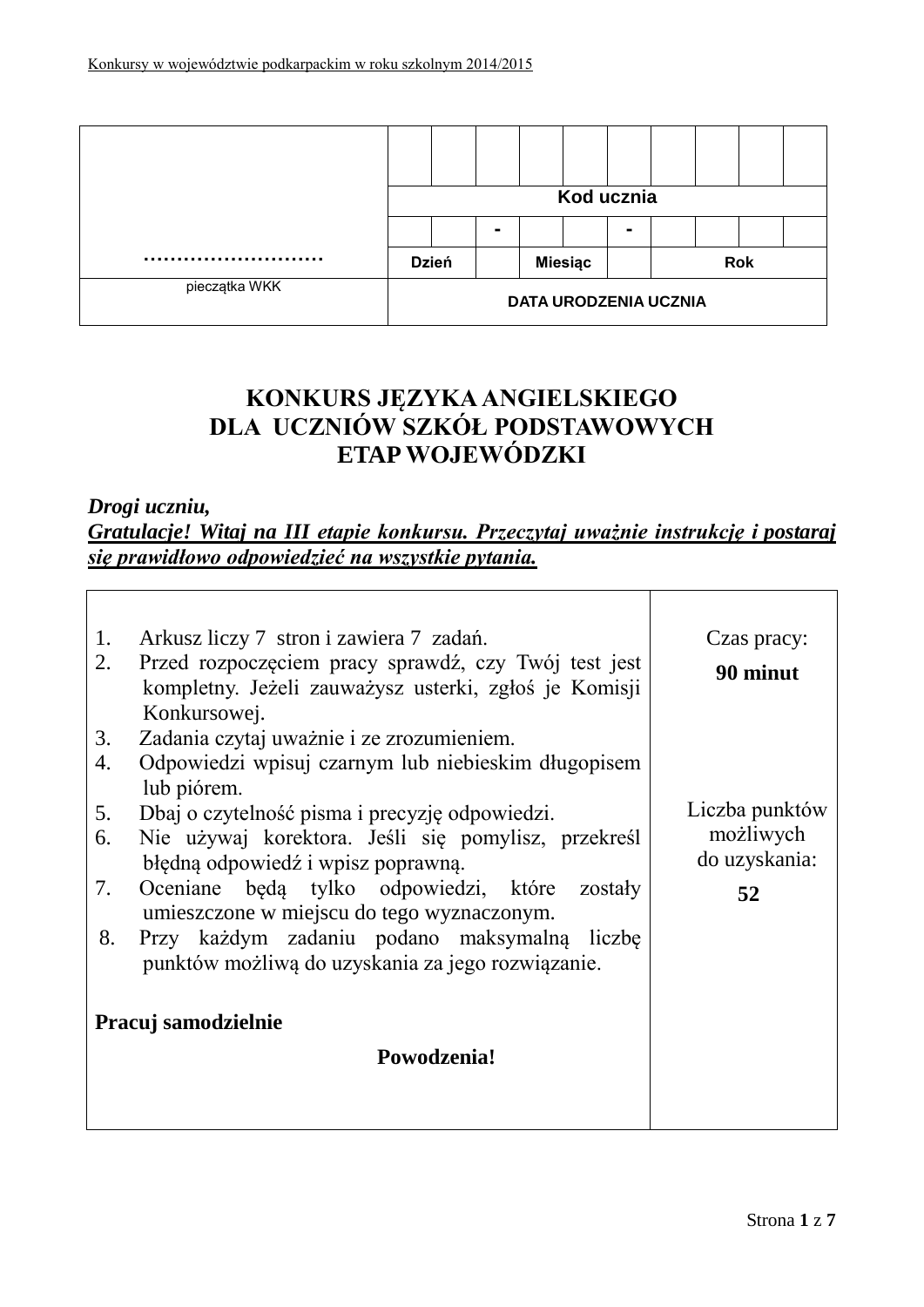**Zadanie 1. Przeczytałeś/łaś lekturę obowiązkową "The Piped Piper of Hamelin" zgodnie z regulaminem konkursu, przeczytaj zdania i zakreśl odpowiednią odpowiedź -TRUE (prawda)- FALSE (fałsz) (0-6 punktów).**

- 1. The Pied Piper did not live in Hamelin. TRUE FALSE
- 2. The Mayor of Hamelin kept his promise. TRUE FALSE
- 3. The Pied Piper played a guitar. TRUE FALSE
- 4. The cats killed all the rats. TRUE FALSE
- 5. The Piper asked for one thousand pieces of gold. TRUE FALSE
- 6. The pupils did not follow the Pied Piper. TRUE FALSE

#### **Zadanie 2. Z podanych elementów ułóż zdania twierdzące lub pytające (0-6 punktów).**

| car/is/as/ours/modern/their/as          |          |
|-----------------------------------------|----------|
| more/cinema/is/than/popular/theatre     |          |
| how/the/horses/there/many/on/are/farm/? | $\gamma$ |
| did/which/pet/they/take/?               | $\gamma$ |
| this/could/table/we/at/sit/?            | 9        |
| they/why/early/usually/do/leave/so/?    | ?        |
|                                         |          |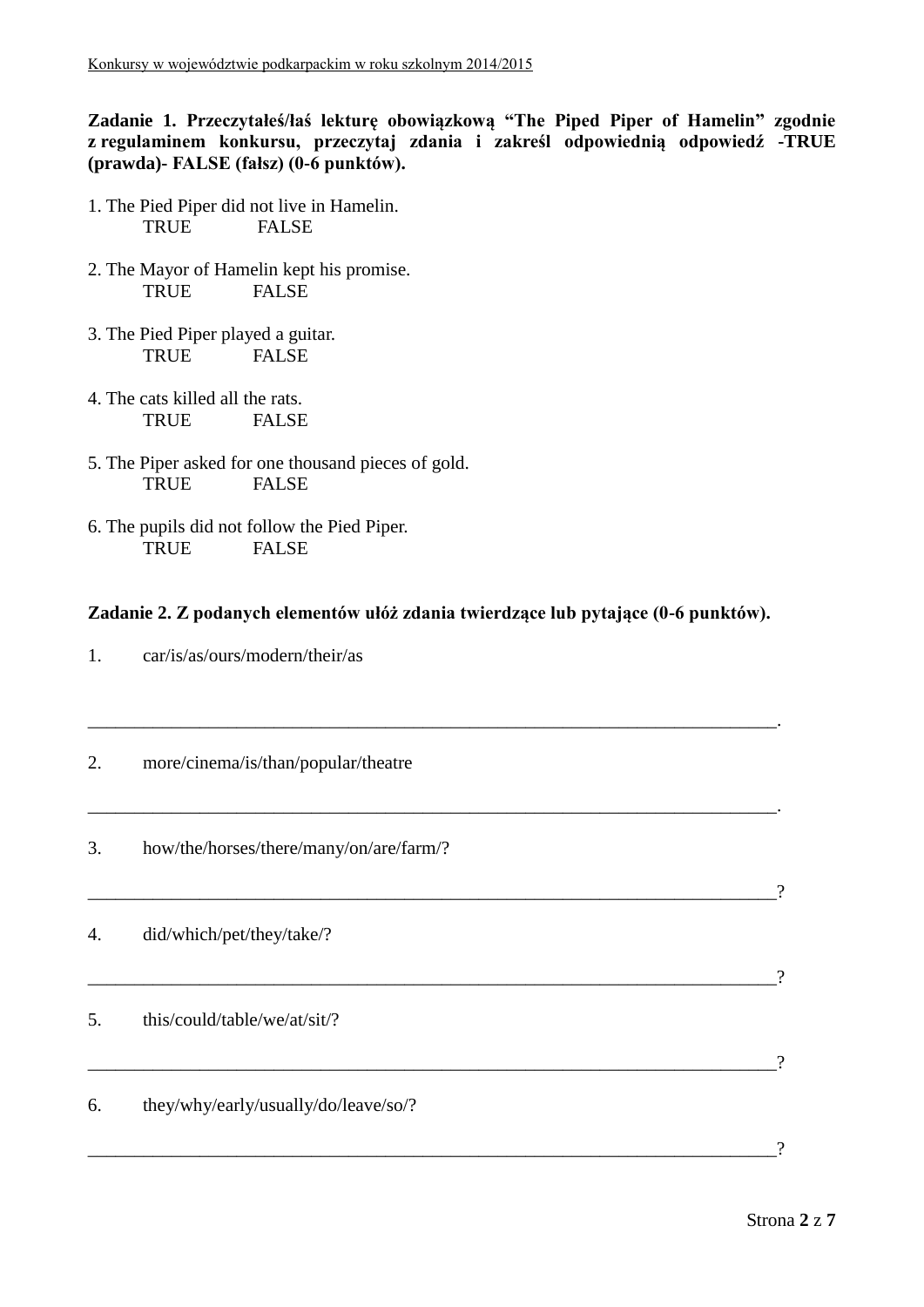#### **Zadanie 3 . Przekształć zdania, wykorzystując podane elementy. (0-5 punktów)**

| 1. | He says, "I'm tired".                  |
|----|----------------------------------------|
|    |                                        |
| 2. | People send postcards every Christmas. |
|    |                                        |
| 3. | You needn't wait for me.               |
|    | You don't                              |
| 4. | Smoking isn't allowed here.            |
|    |                                        |
| 5. | He is not a doctor. He won't help you. |
|    | If he                                  |

## **Zadanie 4. Przeczytaj poniższy tekst w pytaniach poniżej wybierz odpowiedź A, B lub C, tylko jedna odpowiedź jest poprawna. (0-6 punktów)**

Tornadoes are an example of just how unpredictable and destructive the weather can be. The winds of a tornado are the (1)...............violent that occur on the earth, reaching speeds of up to 300 mph. (2).................year, in spring and summer, hundreds of tornadoes cause millions of pounds's worth of (3)…..................

For those who might find (4)..............caught in a tornado, there are some common safety (5).............. to follow. Firstly, if you are outside and in an open area, lie down and cover your head with your hands for protection. Secondly, if the smallest room  $(6)$ .................the house and find shelter under a large piece of furniture or cover yourself with a heavy blanket. Thirdly, if you are in a school or shopping center, make your way to the lowest level of the building, but avoid large, open spaces like gymnasiums. Finally, never ever try to outrun a tornado!

| 1. | A most   | B many              | C much   |
|----|----------|---------------------|----------|
| 2. | A Per    | B A                 | C Each   |
| 3. | A damage | <b>B</b> harm       | C danger |
| 4. | A theirs | <b>B</b> themselves | C them   |
| 5. | A rules  | <b>B</b> orders     | C laws   |
| 6. | A at     | B from              | C of     |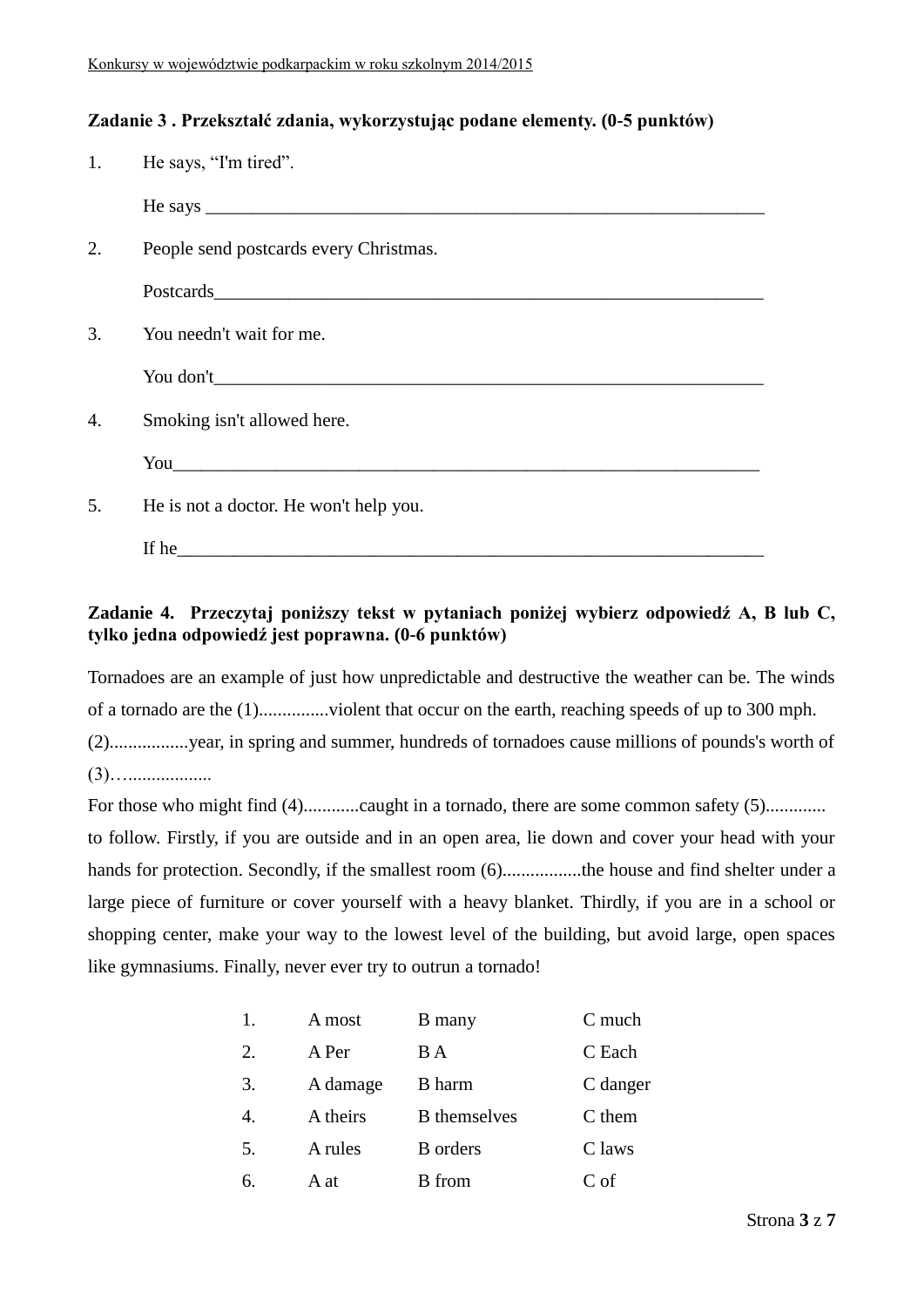#### **Zadanie 5. Odpowiedz na pytania zakreślając A, B, C lub D (0-10 punktów).**

1. What is the most traditional Christmas dish in England?

A. Turkey B. Goose C. Chicken D. Lamb

2. What is the busiest airport in the UK?

A. Gatwick B. Standsted C. Heathrow D. Luton

3. Who is the patron saint of Scotland?

A. St.Patrick B. St.Andrew C. St.David D. St.George

4. What is the capital of Ireland?

A. Belfast B. Cardiff C. Dublin D. Glasgow

5. Who normally lives in White House?

A. The Prime Minister B. The Queen C.The Prince of Wales D. The President of the USA

6. What is the common name of New York city?

A. Yellow Pear B. Big Apple C. Red Apple D. Green Pear

- 7. St. Patrick's Day is celebrated on........ A.  $7<sup>th</sup>$  January B.17<sup>th</sup> March C.7<sup>th</sup> July D.17<sup>th</sup> November
- 8. Where do the Beatles come from?

A. Brighton B. Liverpool C. London D. Cambridge

9. What is a black cab?

A. a house B.a hamburger C. a bus D.a taxi

- 10. A red dragon is the symbol of....?
	- A. England B.Scotland C.Ireland. D.Wales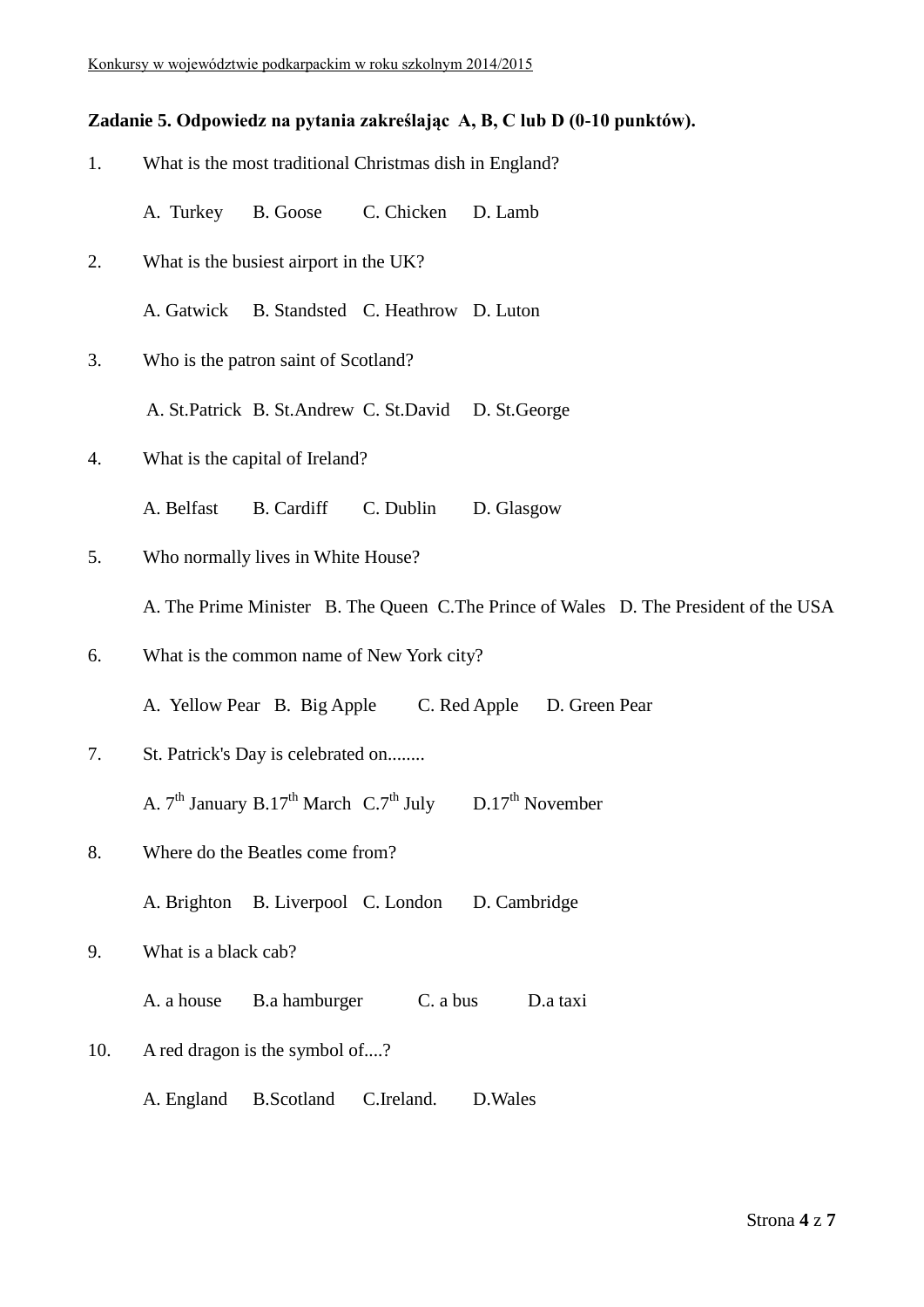### **Zadanie 6**. **Połącz wyrazy/wyrażenia od 1-15 z charakterystycznymi dla nich odpowiednikami a-o (0-15 punktów).**

| 1.  |                                   | a. Auld Lang Syne  |
|-----|-----------------------------------|--------------------|
| 2.  | bank holiday weekends____________ | b. brussel sprouts |
| 3.  | Christmas dinner                  | c. eggs            |
| 4.  |                                   | d. fireworks       |
| 5.  | Christmas stockings__________     | e. hot cross buns  |
| 6.  | Easter                            | f. marriage        |
| 7.  | April the first                   | g. Oxford Street   |
| 8.  | Good Friday_________              | h. pancakes        |
| 9.  | Gretna Green                      | <i>i</i> . poppies |
| 10. | Guy Fawkes____________            | j. principal boy   |
| 11. |                                   | k. Santa Claus     |
| 12. | New Year                          | l. traffic jams    |
| 13. | pantomime <sub>____________</sub> | m. jokes           |
| 14. | Remembrance Sunday                | n. trick or treat  |
| 15. | Shrove Tuesday                    | o. winter sales    |

### **Zadanie 7. Przeczytaj tekst, zaznacz prawidłową odpowiedź a, b, lub c. (0-4 punkty).**

#### **The Miracle of Poinsettia- A Mexican Christmas Legend**

In a small village in Mexico, many people believe that a miracle happened.

On Christmas Eve, in the year 1834, people in the village were bringing gifts to the church altar. Maria, a poor peasant girl, had no gift. She stood outside the church watching others as they entered with their gifts.

A lady passed by with a big bunch of flowers in her arms. As she walked, a leaf fell and landed at Maria's feet. She picked it up and thought, "I will take this leaf and it will be my gift".

Maria picked up the leaf, entered the church, and carefully placed the leaf on the altar. There was a gasp from the others who had seen Maria pick up the leaf. For as her fingers separated, Maria was holding a beautiful flower. The beautiful bloom was shaped like a star with bright red leaves.

Word of miracle spread quickly through the village. The gift of Poinsettia came to be known as "The Flower of the Holy Night." Since that time, many houses in Mexico display the Poinsettia at Christmas time. They believe that the beautiful plant brings a blessing that will last all year.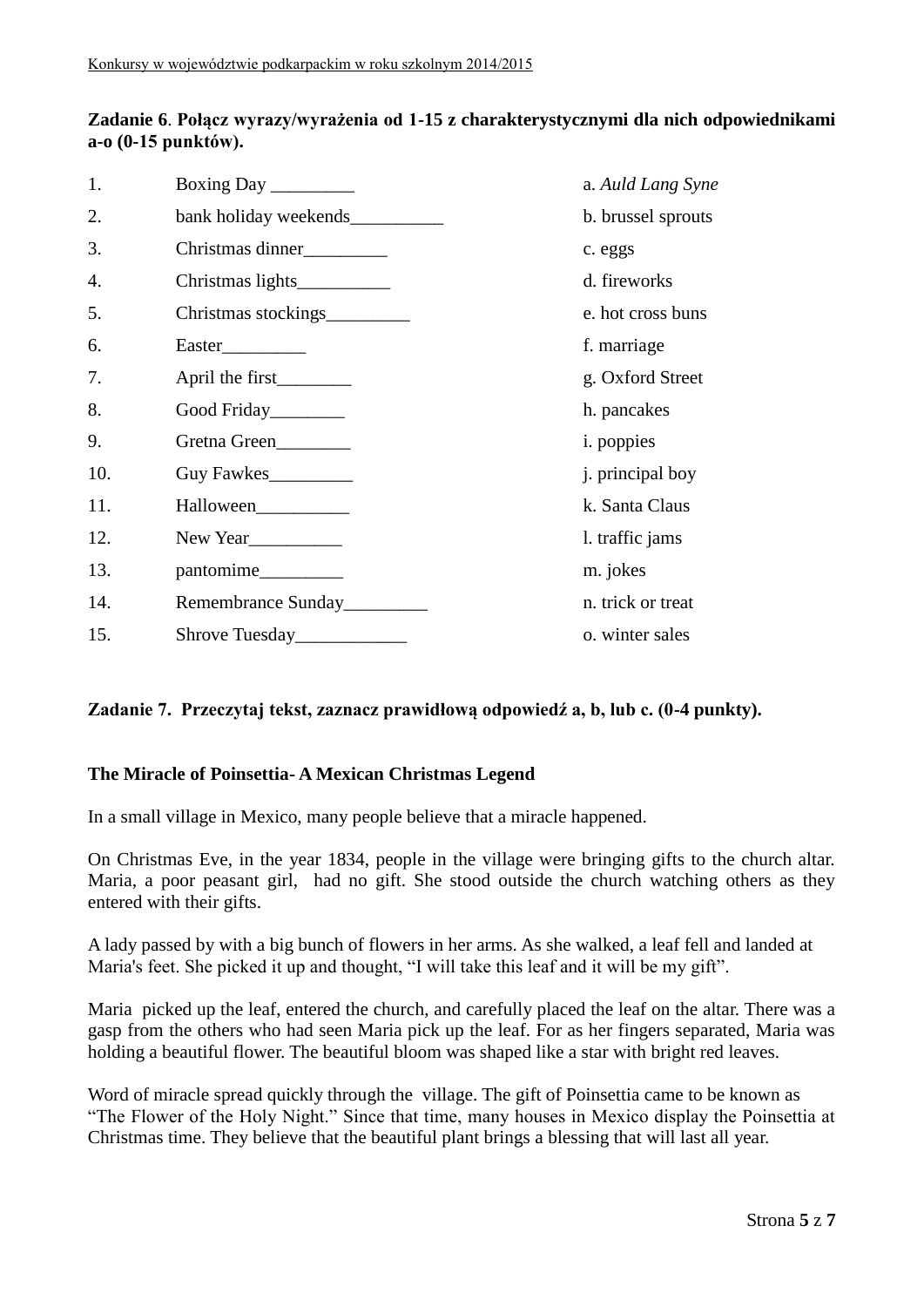## 1. What do people continue to believe about the Poinsettia?

- a. that the plant brings blessing that last all year
- b. that you will have bad luck if you pick a leaf
- c. that the leaves will turn to red flowers

2. What kind of story is this?

- a. a play
- b. a legend

c. a news report

3. When did this story take place?

- a. On Christmas Eve
- b. On Christmas Day
- c. On New Year's Day
- 4. Who is the main character in this story?
- a. the flower lady
- b. the priest
- c. Maria